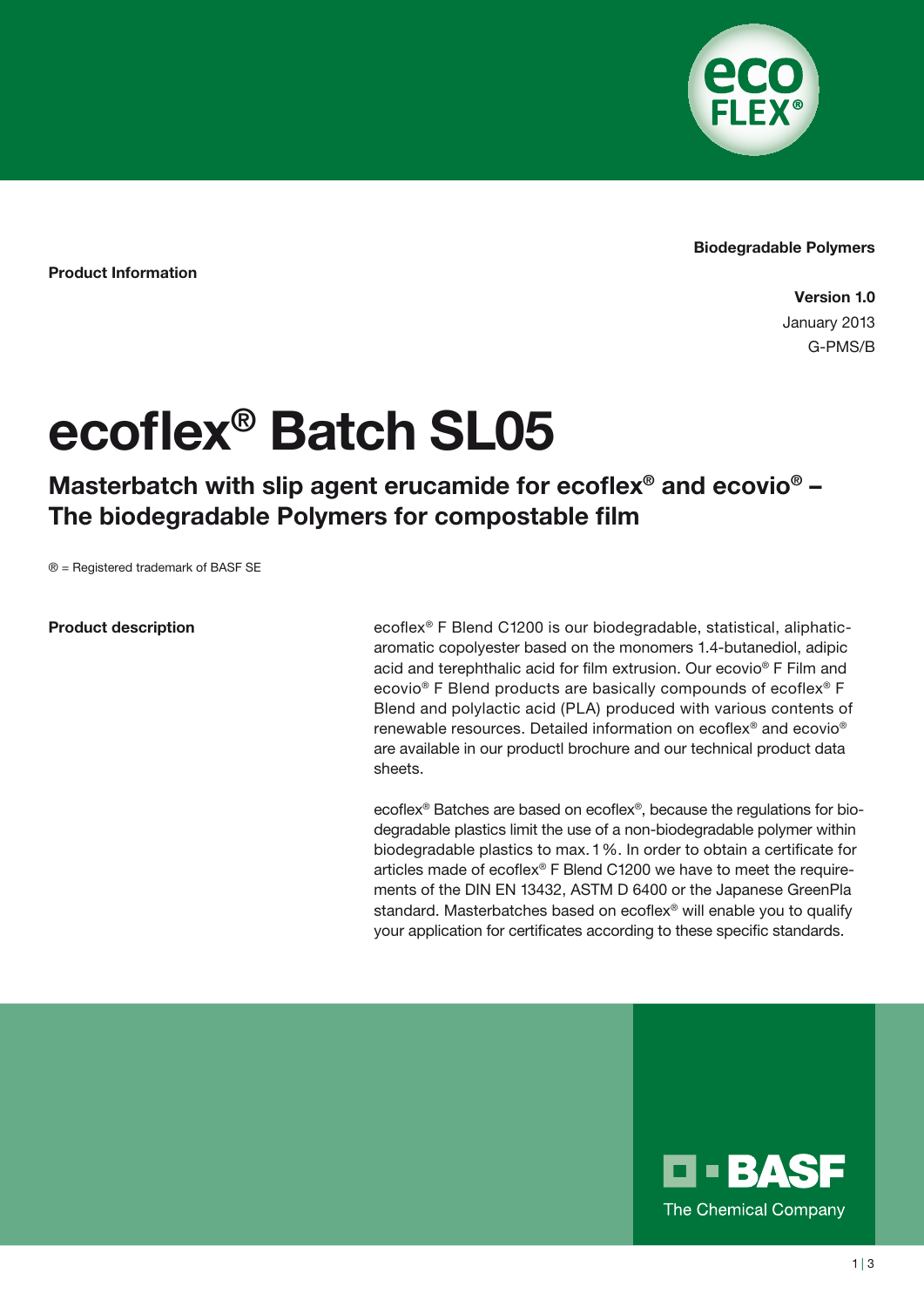Slip agents are primarily used together with antiblocking agents ecoflex<sup>®</sup> Batch AB to reduce the surface friction during film extrusion of ecoflex<sup>®</sup> F Blend or ecovio® F Film and in subsequent processes as printing or bag making. In any application we need to add an antiblocking agent e.g. ecoflex® Batch AB1. The fatty acid amide, Erucamide is a very effective slip agent added during film extrusion. During the cooling phase of the extruded film the amide molecules migrate to the film surface to form a thin lubricant layer:

| <b>Batch</b>                     | <b>Agent</b> | <b>Content</b> | <b>Dosage</b> |
|----------------------------------|--------------|----------------|---------------|
| $ecoflex^{\circ}$<br>Batch SL 05 | Erucamide    | 5%             | $1 - 4\%$     |

The second reason to use a slip agent is to reduce the water vapour permeability of ecoflex® films. 1 % ecoflex® Batch SL 05 is the minimum slip level in ecoflex® film. It has a high water vapour permeability of 86 g/m<sup>2</sup> · d measured according to DIN 53122. A very high amount of slip Agent SL 05 of 5 % results in a reduction of the water vapour permeability by 35 %. An additive system with 30 % fine chalk (50 % AB1) and 2% SL 05 reduces the water vapour permeability by 60% versus the original level with 1% SL 05.

Before printing with alcohol based inks it is not necessary in most cases to use corona treatment if ecoflex® Batch SL 05 is used.

ecoflex® F Blend or ecovio® F Film exhibits an excellent compatibility to other biodegradable polymers e. g. in dry blends with polylactic acid, biodegradable aliphatic polyesters or starch compounds. The processing of ecoflex® F Blend C1200 or ecovio® F Film on extrusion lines depends on the formulation, the extrusion technology and processing conditions (e.g. predrying). The additive system needs to be adapted to the composition of the blend and the requirements of the application. Therefore trials are always recommended to assess the quality of the final product.

In general the choice and dosage of the slip agents depends on the requirements of the application, the composition of the blend as well as the machinery being used. Examples for different film formulations can be obtained from our actual ecoflex® and ecovio® brochure. They should only serve as starting points for first trials. Individual recommendations can be obtained directly from the ecoflex®-Team of BASF upon request.

ecoflex® slip masterbatches are supplied as pellets in 25kg bags. Temperatures during transportation and storage may not exceed 70 °C at any time.

ecoflex® slip masterbatches are produced on state of the art compounding machines according to DIN EN ISO 9001:2000. The density and the moisture content have been defined as specified parameters for quality control of ecoflex® slip masterbatches. A certificate can be provided with each lot number upon request. Other data given in our literature are typical values, which are not part of our product specification for ecoflex® slip masterbatches.

Form supplied and storage

Quality Control